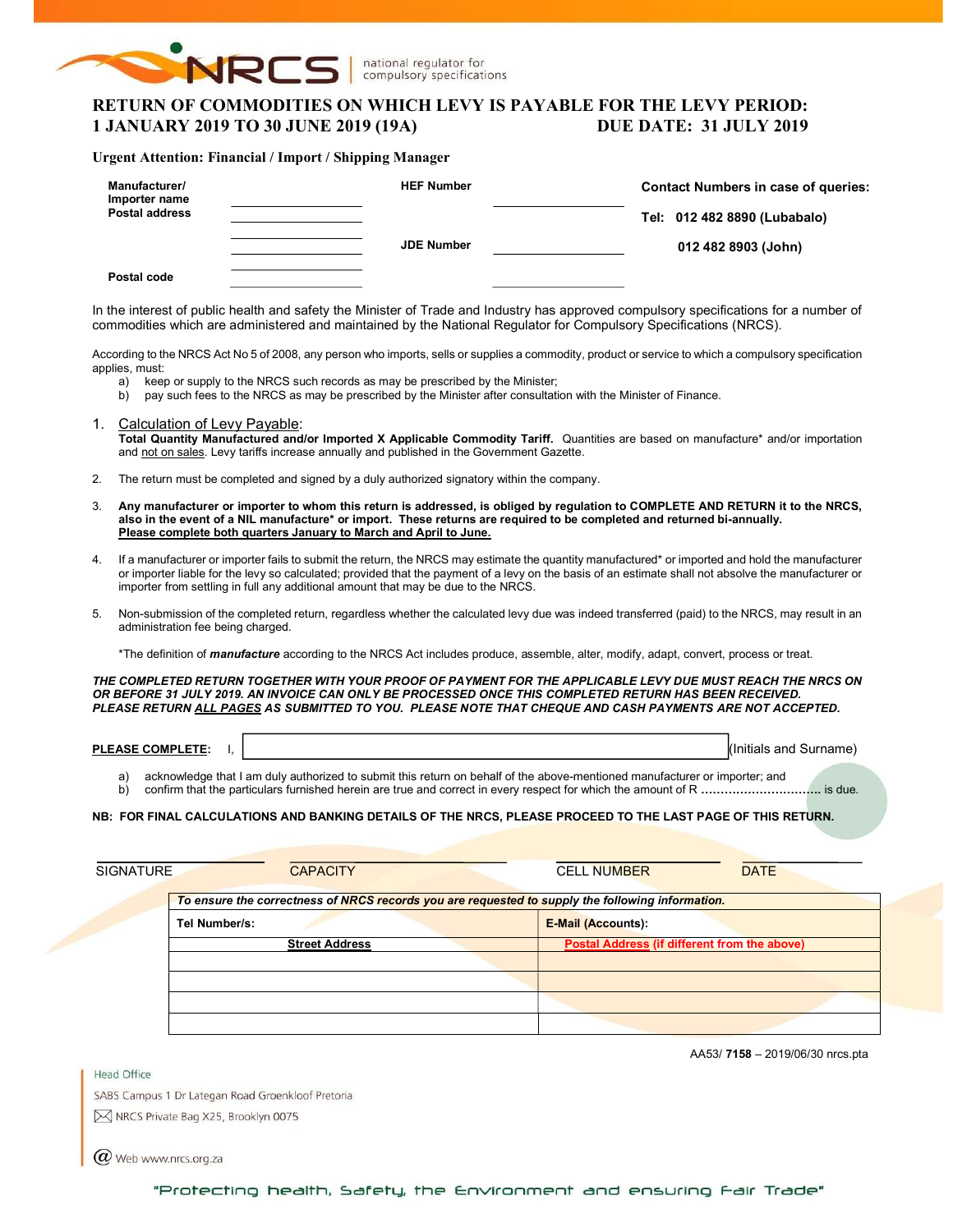## BU 7158 - 1 January to 30 June 2019 (A) Page 2 of 6 ..........

# LIGHTERS FOR CIGARETTES, CIGARS AND PIPES

| Code | Description of commodity                                            | Quantity<br>manufactured<br><b>Jan to March</b> | Ouantity<br>imported<br><b>Jan to March</b> | Quantity<br>Manufactured<br>Apr to June | Quantity<br>Imported<br>Apr to June | Total | Unit            | Tariff | Levy payable |  |
|------|---------------------------------------------------------------------|-------------------------------------------------|---------------------------------------------|-----------------------------------------|-------------------------------------|-------|-----------------|--------|--------------|--|
| 4510 | (VC 8076)<br>Disposable lighters (for cigarettes, cigars and pipes) |                                                 |                                             |                                         |                                     |       | 100<br>Lighters | R 3.57 |              |  |
| 4511 | (VC 8076)<br>Refillable lighters (for cigarettes, cigars and pipes) |                                                 |                                             |                                         |                                     |       | 100<br>Lighters | R 3.57 |              |  |

### **FOOTWEAR**

| Code | Description of commodity     | Ouantity<br>manufactured<br><b>Jan to March</b> | Ouantity<br>imported<br><b>Jan to March</b> | Ouantity<br>Manufactured<br>Apr to June | Quantity<br>Imported<br>Apr to June | Total | Unit   | <b>Tariff</b> | Levy payable |
|------|------------------------------|-------------------------------------------------|---------------------------------------------|-----------------------------------------|-------------------------------------|-------|--------|---------------|--------------|
| 4600 | (VC 9002)<br>Safety Footwear |                                                 |                                             |                                         |                                     |       | 1 Pair | R 0.36        |              |

### BIOLOGICAL SAFETY CABINETS

| Code | Description of commodity                                             | Ouantitv<br>manufactured<br><b>Jan to March</b> | Ouantıtv<br>imported<br><b>Jan to March</b> | Ouantıtv<br>Manufactured<br>Apr to June | Quantity<br>Imported<br>Apr to June | Total | Unit | Tariff     | Levy payable |  |
|------|----------------------------------------------------------------------|-------------------------------------------------|---------------------------------------------|-----------------------------------------|-------------------------------------|-------|------|------------|--------------|--|
| 5310 | (VC 8041)<br>Microbiological safety cabinets (Classes I, II and III) |                                                 |                                             |                                         |                                     |       | ltem | R 5 290,00 |              |  |

## COAL / PARAFFIN-BURNING APPLIANCES

| Code | Description of commodity                              | Quantity            | Ouantity            | Quantity     | Quantity    |       |      |          |              |  |
|------|-------------------------------------------------------|---------------------|---------------------|--------------|-------------|-------|------|----------|--------------|--|
|      |                                                       | manufactured        | imported            | Manufactured | Imported    | Total | Unit | Tariff   | Levy payable |  |
|      |                                                       | <b>Jan to March</b> | <b>Jan to March</b> | Apr to June  | Apr to June |       |      |          |              |  |
| 8110 | (VC 8034)<br>Coal-burning stoves and heaters          |                     |                     |              |             |       | Item | R 169.49 |              |  |
|      |                                                       |                     |                     |              |             |       |      |          |              |  |
| 8120 | (VC 9089)<br>Non-pressure paraffin stoves and heaters |                     |                     |              |             |       | Item | R 3,10   |              |  |
| 8130 | (VC 9093)<br>Pressurized paraffin fuelled appliances  |                     |                     |              |             |       | Item | R 3,10   |              |  |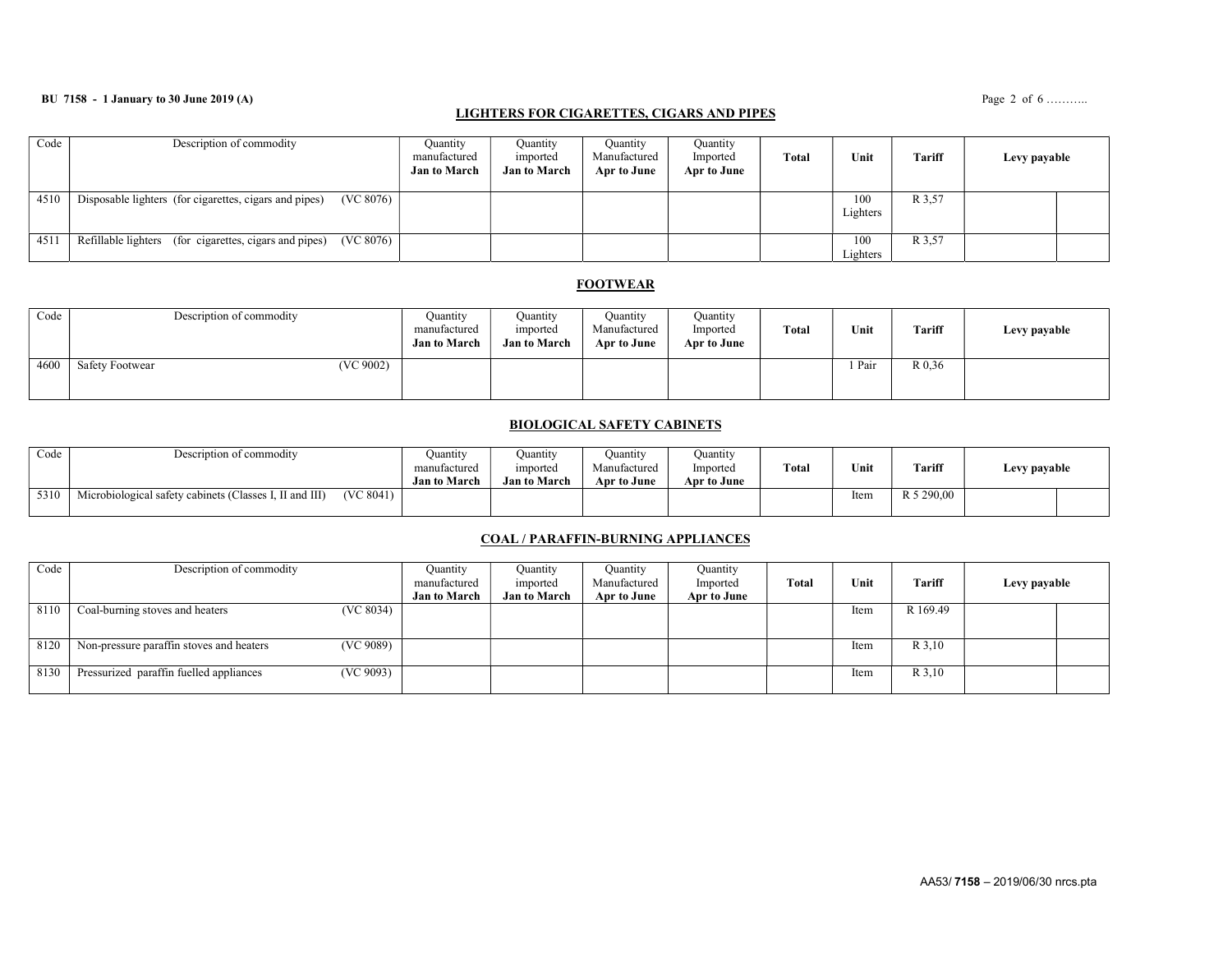### **BU 7158 - 1 January to 30 June 2019 (A)** Page 3 of 6 ……….

# FIRE-ARMS

| Code | Description of commodity                                              | Quantity<br>manufactured<br><b>Jan to March</b> | Quantity<br>imported<br><b>Jan to March</b> | <b>Quantity</b><br>Manufactured<br>Apr to June | Quantity<br>Imported<br>Apr to June | <b>Total</b> | Unit | Tariff  | Levy payable |
|------|-----------------------------------------------------------------------|-------------------------------------------------|---------------------------------------------|------------------------------------------------|-------------------------------------|--------------|------|---------|--------------|
| 8310 | .22 Rim fire arms<br>(VC 8028)                                        |                                                 |                                             |                                                |                                     |              | Item | R 13,43 |              |
| 8311 | (VC 8028)<br>Revolvers                                                |                                                 |                                             |                                                |                                     |              | Item | R 20,34 |              |
| 8312 | Centre fire rifles and pistols<br>(VC 8028)                           |                                                 |                                             |                                                |                                     |              | Item | R 20,34 |              |
| 8313 | Double-barrel shotguns<br>(VC 8028)                                   |                                                 |                                             |                                                |                                     |              | Item | R 20,34 |              |
| 8314 | Single-barrel shotguns<br>(VC 8028)                                   |                                                 |                                             |                                                |                                     |              | Item | R 17,31 |              |
| 8315 | All types of replacement barrels<br>(VC 8028)                         |                                                 |                                             |                                                |                                     |              | Item | R 13,43 |              |
| 8316 | Modified rim- and center fire rifles, revolvers and pistols (VC 8028) |                                                 |                                             |                                                |                                     |              | Item | R 26,43 |              |
| 8317 | Modified double-barrel shotguns<br>(VC 8028)                          |                                                 |                                             |                                                |                                     |              | Item | R 26,43 |              |
| 8318 | Modified single-barrel shotguns<br>(VC 8028)                          |                                                 |                                             |                                                |                                     |              | Item | R 24,41 |              |

## TIMBER

| Code | Description of commodity                 | Ouantity<br>manufactured<br><b>Jan to March</b> | Quantıty<br><i>v</i> mported<br><b>Jan to March</b> | Quantity<br>Manufactured<br>Apr to June | Quantity<br>Imported<br>Apr to June | <b>Total</b> | Unit                  | Tariff                 | Levy payable |  |
|------|------------------------------------------|-------------------------------------------------|-----------------------------------------------------|-----------------------------------------|-------------------------------------|--------------|-----------------------|------------------------|--------------|--|
| 4710 | (VC 9092)<br>Preservative Treated Timber |                                                 |                                                     |                                         |                                     |              | Per<br>m <sup>3</sup> | <b>ררות</b><br>1. J.J. |              |  |

### **CEMENT**

| Code | Description of commodity  | Ouantity<br>manufactured | Ouantity<br>imported | Quantity<br>Manufactured | Ouantity<br>Imported | <b>Total</b> | Unit   | <b>Tariff</b> | Levy payable |  |
|------|---------------------------|--------------------------|----------------------|--------------------------|----------------------|--------------|--------|---------------|--------------|--|
|      |                           | <b>Jan to March</b>      | <b>Jan to March</b>  | Apr to June              | Apr to June          |              |        |               |              |  |
| 8400 | (VC9085)<br><b>Cement</b> |                          |                      |                          |                      |              | Per    |               |              |  |
|      |                           |                          |                      |                          |                      |              | Metric | R 0,22        |              |  |
|      |                           |                          |                      |                          |                      |              | Ton    |               |              |  |

#### DISINFECTANTS & DETERGENTS

## NB: QUANTITY TO BE ROUNDED OFF TO THE NEXT FULL UNIT!!

| Code | Description of commodities                             | Quantity<br>manufactured<br><b>Jan to March</b> | Quantity<br>imported<br><b>Jan to March</b> | Ouantity<br>Manufactured<br>Apr to June | Ouantity<br>Imported<br>Apr to June | Total | Unit                                 | Tariff | Levy payable |  |
|------|--------------------------------------------------------|-------------------------------------------------|---------------------------------------------|-----------------------------------------|-------------------------------------|-------|--------------------------------------|--------|--------------|--|
| 8700 | (VC 8054)<br>Disinfectants and Detergent-disinfectants |                                                 |                                             |                                         |                                     |       | 100<br>liters or<br>$100 \text{ kg}$ | R 7,32 |              |  |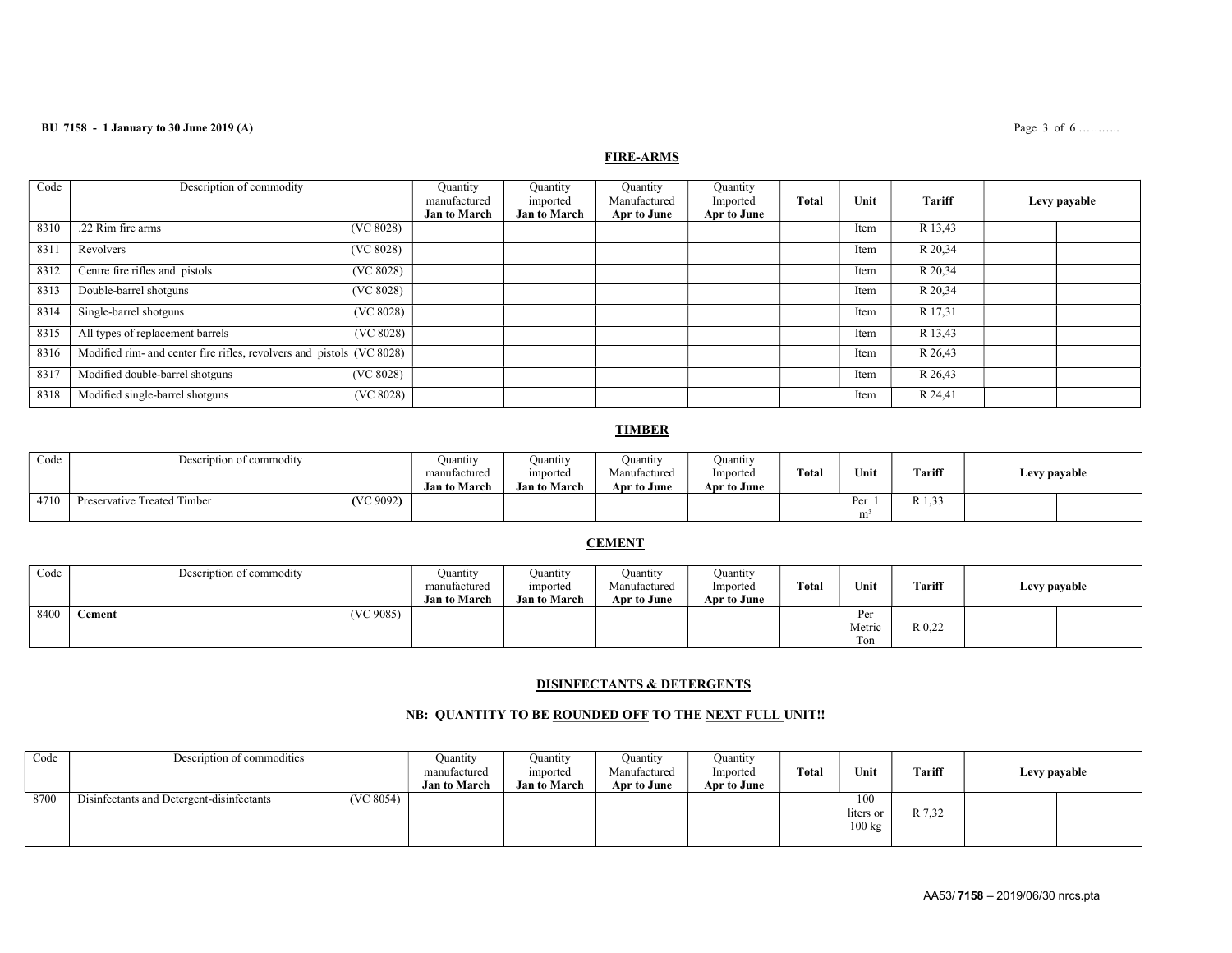### BU 7158 - 1 January to 30 June 2019 (A) Page 4 of 6 ……….

### PERSONAL PROTECTIVE EQUIPMENT

| Code  | Description of commodities                                                                                                                                       | Quantity<br>manufactured<br><b>Jan to March</b> | Quantity<br>imported<br><b>Jan to March</b> | Quantity<br>Manufactured<br>Apr to June | Quantity<br>Imported<br>Apr to June | <b>Total</b> | Unit | Tariff     | Levy payable |
|-------|------------------------------------------------------------------------------------------------------------------------------------------------------------------|-------------------------------------------------|---------------------------------------------|-----------------------------------------|-------------------------------------|--------------|------|------------|--------------|
| 8280  | Gas filters and combined filters<br>(SANS 54387)<br>(VC 8072)                                                                                                    |                                                 |                                             |                                         |                                     |              | Item | R 0,40     |              |
| 82802 | Filters for connection by means of breathing hoses to face pieces<br><b>(SANS 275)</b><br>(VC 8072)                                                              |                                                 |                                             |                                         |                                     |              | Item | R 0.40     |              |
| 8281  | (SANS 50136)<br>Full-face masks<br>(VC 8072)                                                                                                                     |                                                 |                                             |                                         |                                     |              | Item | R 12,59    |              |
| 8282  | Half masks and quarter masks<br>(SANS 50140)<br>(VC 8072)                                                                                                        |                                                 |                                             |                                         |                                     |              | Item | R 1,49     |              |
| 8283  | Filtering half masks to protect against particles<br>(VC 8072)<br>(SANS 50149)                                                                                   |                                                 |                                             |                                         |                                     |              | Item | R 0,14     |              |
| 82830 | Valve filtering half masks to protect against gases or gases and<br>(SANS 50405)<br>(VC 8032)<br>particles                                                       |                                                 |                                             |                                         |                                     |              | Item | R 8,11     |              |
| 8284  | Half mask without inhalation valves and with separable filters to<br>protect against gases or gases and particles or particles only<br>(SANS 51287)<br>(VC 8072) |                                                 |                                             |                                         |                                     |              | Item | R 1,49     |              |
| 8285  | Particle filters<br>(SANS 50143)<br>(VC 8072)                                                                                                                    |                                                 |                                             |                                         |                                     |              | Item | R 0.31     |              |
| 8290  | Powered filtering devices incorporating a helmet or a hood<br>(SANS 12941)<br>(VC 8072)                                                                          |                                                 |                                             |                                         |                                     |              | Item | R 131,66   |              |
| 82900 | Power assisted filtering devices incorporating full face masks,<br>half masks or quarter masks<br><i>(SANS 12942)</i><br>(VC 8072)                               |                                                 |                                             |                                         |                                     |              | Item | R 131,66   |              |
| 8291  | Compressed air line breathing apparatus for use with demand<br>valve for use with a full face mask (SANS 54593-1) (VC 8072)                                      |                                                 |                                             |                                         |                                     |              | Item | R 83,17    |              |
| 82910 | Continuous flow compressed air line breathing apparatus<br>(SANS 54594) (VC 8072)                                                                                |                                                 |                                             |                                         |                                     |              | Item | R 83,17    |              |
| 82912 | Compressed air line breathing apparatus with demand valve for<br>use with a half mask at positive pressure<br>(SANS 54593-2) (VC 8072)                           |                                                 |                                             |                                         |                                     |              | Item | R 83,17    |              |
| 8292  | Fresh air hose breathing apparatus for use with full face mask,<br>half mask or mouthpiece assembly (SANS 50138) (VC 8072)                                       |                                                 |                                             |                                         |                                     |              | Item | R 83,17    |              |
| 82920 | Powered fresh air hose breathing apparatus incorporating a hood<br>(SANS 50269)<br>(VC 8072)                                                                     |                                                 |                                             |                                         |                                     |              | Item | R 83,17    |              |
| 8293  | Self-contained closed-circuit breathing apparatus of the<br>compressed oxygen or compressed oxygen-nitrogen type<br>(SANS 50145)<br>(VC 8072)                    |                                                 |                                             |                                         |                                     |              | Item | R 1 240,00 |              |
| 8294  | Self-contained open-circuit compressed air breathing apparatus<br><i>(SANS 50137)</i><br>(VC 8072)                                                               |                                                 |                                             |                                         |                                     |              | Item | R 181,75   |              |
| 8295  | Self-contained closed-circuit breathing apparatus for escape<br>(SANS 53794)<br>(VC 8072)<br>apparatus                                                           |                                                 |                                             |                                         |                                     |              | Item | R 162,15   |              |
| 82951 | Self-contained open-circuit compressed air breathing apparatus<br>with full face mask or mouthpiece assembly for escape<br>(SANS 50402)<br>(VC 8032)             |                                                 |                                             |                                         |                                     |              | Item | R 249,44   |              |
| 82952 | Filtering devices with hood for self-rescue from fire<br>(SANS 50403)<br>(VC 8032)                                                                               |                                                 |                                             |                                         |                                     |              | Item | R 33,87    |              |
| 82953 | Filter self-rescuers for protection against carbon monoxide<br>(SANS 50404)<br>(VC 8032)                                                                         |                                                 |                                             |                                         |                                     |              | Item | R 16,93    |              |
| 82955 | Compressed air escape apparatus with a hood<br>(VC 8032)<br>(SANS 51146)                                                                                         |                                                 |                                             |                                         |                                     |              | Item | R 212,22   |              |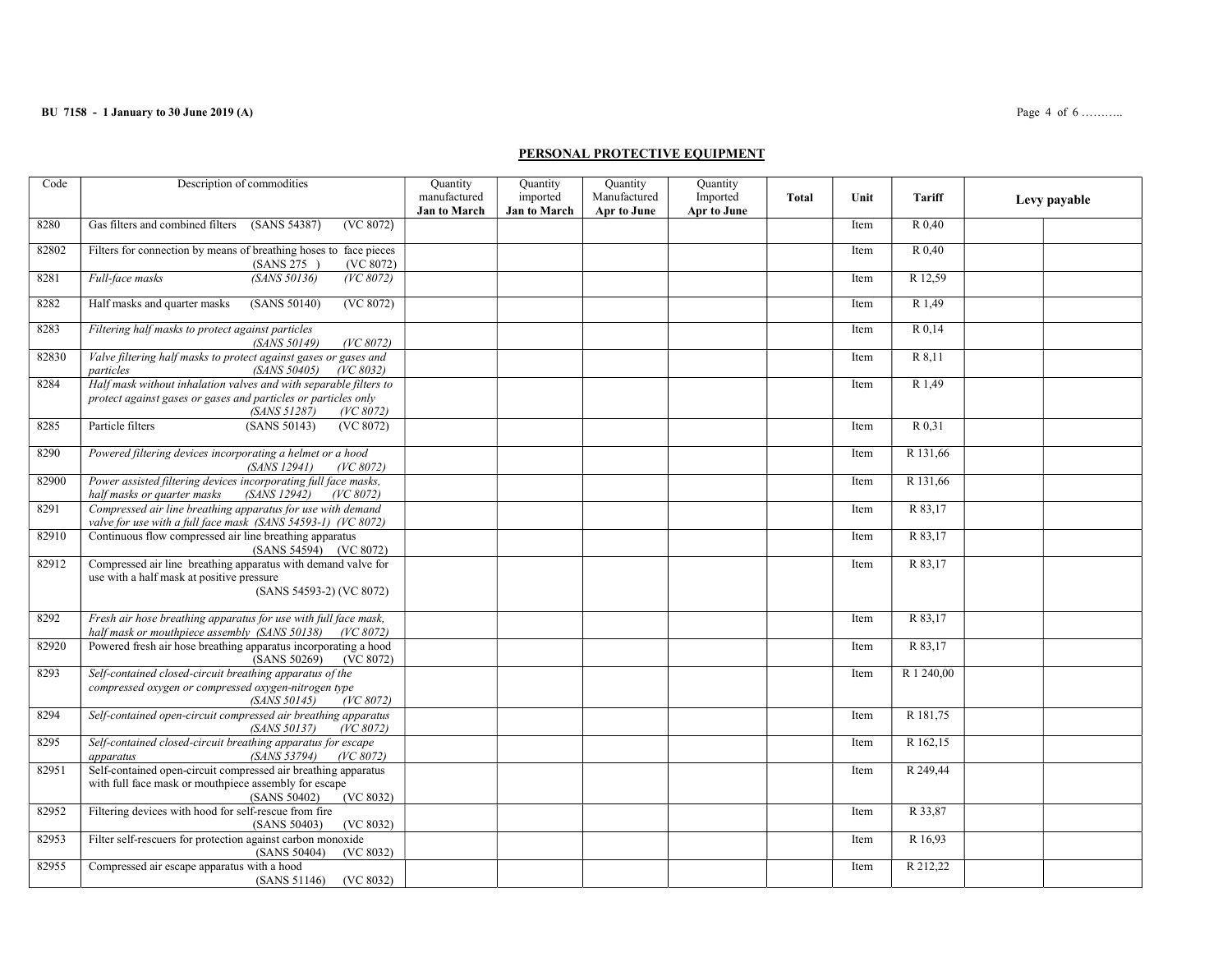#### BU 7158 - 1 January to 30 June 2019 (A)

## SWIMMING AIDS / LIFE JACKETS

| Code  | Description of commodities                                                                     | Quantity<br>manufactured<br><b>Jan to March</b> | Ouantity<br>imported<br><b>Jan to March</b> | Quantity<br>Manufactured<br>Apr to June | Quantity<br>Imported<br>Apr to June | <b>Total</b> | Unit | Tariff  | Levy payable |
|-------|------------------------------------------------------------------------------------------------|-------------------------------------------------|---------------------------------------------|-----------------------------------------|-------------------------------------|--------------|------|---------|--------------|
| 4310  | Swimming aids that are carried or worn on the body<br>(SANS 53138-1) (VC 8032)                 |                                                 |                                             |                                         |                                     |              | Item | R 0,29  |              |
| 4312  | Swim seats<br>(SANS 53138-3) (VC 8032)                                                         |                                                 |                                             |                                         |                                     |              | Item | R 0.68  |              |
| 4314  | Buoyancy aids (level 50)<br>(SANS 12402-5) (VC 8032)                                           |                                                 |                                             |                                         |                                     |              | Item | R 8,16  |              |
| 4315  | Special purpose buoyancy aids (SANS 12402-6) (VC 8032)                                         |                                                 |                                             |                                         |                                     |              | Item | R 8,16  |              |
| 4313  | Lifejackets for inland / close to shore conditions (level 100)<br>$(SANS 12402-4)$ $(VC 8032)$ |                                                 |                                             |                                         |                                     |              | Item | R 16,32 |              |
| 43131 | Lifejackets for offshore conditions (level 150)<br>$(SANS 12402-3)$ $(VC 8032)$                |                                                 |                                             |                                         |                                     |              | Item | R 16,32 |              |
| 43132 | Lifejackets for extreme offshore conditions (level 275)<br>(VC 8032)<br>$(SANS 12402-2)$       |                                                 |                                             |                                         |                                     |              | Item | R 16,32 |              |
| 43133 | Lifejackets for seagoing ships<br>$(SANS 12402-1)$<br>(VC 8032)                                |                                                 |                                             |                                         |                                     |              | Item | R 16,32 |              |
| 43134 | Special Purpose lifejackets<br>(VC 8032)<br>$(SANS 12402-6)$                                   |                                                 |                                             |                                         |                                     |              | Item | R 16,32 |              |

## SAFETY GLASS / GLAZING MATERIALS

| Code | Description of commodities                                  | Quantity<br>manufactured<br><b>Jan to March</b> | Ouantitv<br>imported<br><b>Jan to March</b> | Quantity<br>Manufactured<br>Apr to June | Ouantity<br>Imported<br>Apr to June | Total | Unit                | Tariff | Levy payable |  |
|------|-------------------------------------------------------------|-------------------------------------------------|---------------------------------------------|-----------------------------------------|-------------------------------------|-------|---------------------|--------|--------------|--|
| 4400 | (VC 9003)<br>Safety glass and other safety glazing material |                                                 |                                             |                                         |                                     |       | Per $1 \text{ m}^2$ | R 0.23 |              |  |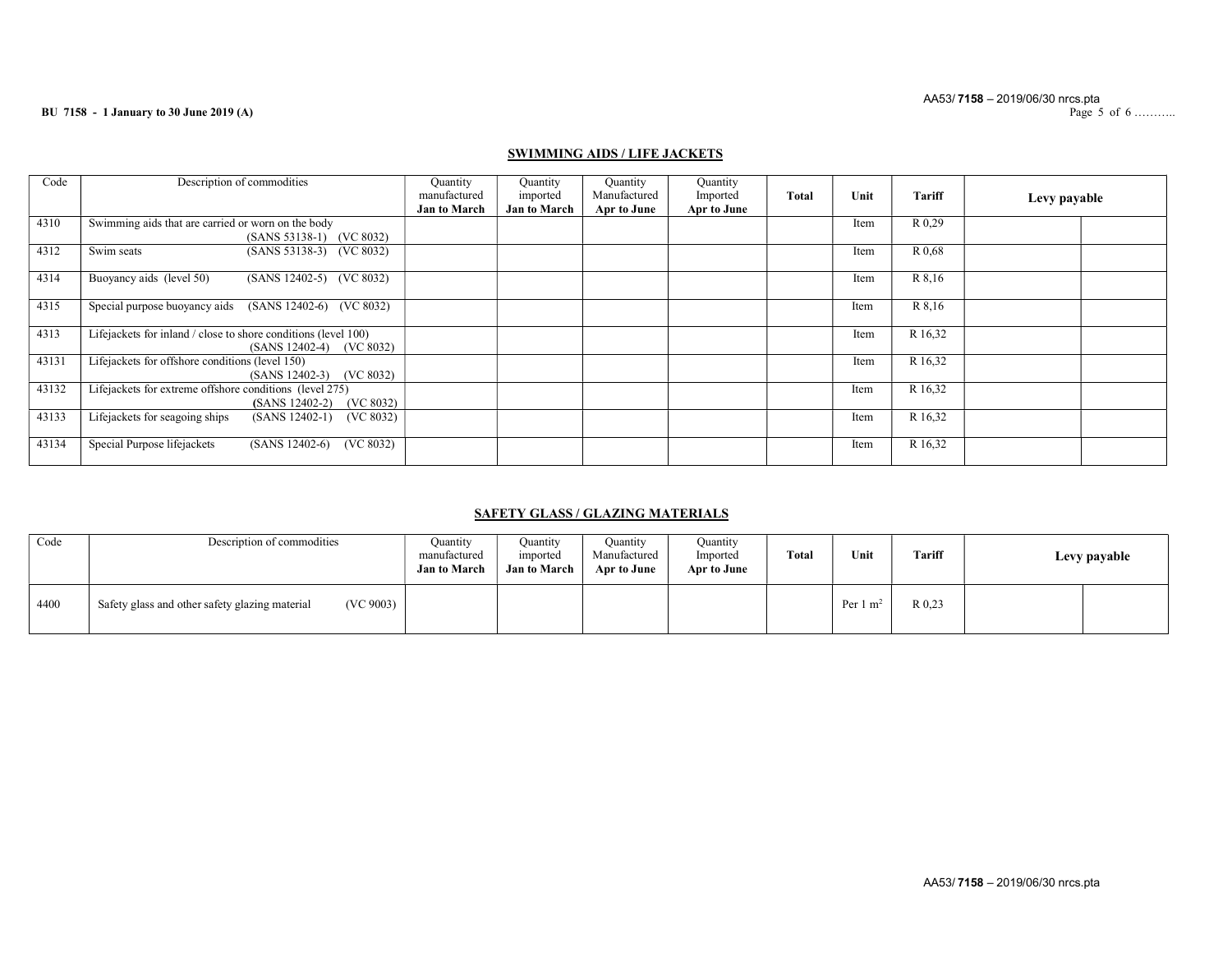| <b>TOTAL LEVY DUE</b>                | R                      |
|--------------------------------------|------------------------|
| PLUS DEBIT (IF ANY) BROUGHT FORWARD  | l R                    |
| LESS CREDIT (IF ANY) BROUGHT FORWARD | IR                     |
| <b>PAYMENT ENCLOSED</b>              | K                      |
|                                      | PLEASE DO NOT ADD VAT! |

## IMPORTANT NOTES:

The NRCS is not VAT registered (VAT exempted). All invoice amounts are exclusive of VAT. The NRCS is a Section 3(A) Public Entity and does not have a Company Registration Number.

# BANKING DETAILS FOR NRCS LEVY PAYMENTS:

PAYABLE TO : NRCS (NATIONAL REGULATOR FOR COMPULSORY SPECIFICATIONS) BANK : ABSA ACCOUNT NO : 40 7216 1682 BRANCH : BROOKLYN BRANCH CODE : 335345 or (632005)

# Method of Payment:

Direct deposit or Electronic Transfer (EFT): Please always quote your JDE Account Number or HEF reference number which appears on the front page of this return NB: Cheque or Cash Payments will not be accepted

\*Non-submission of this completed levy return regardless of payment to the NRCS bank account will result in an administration fee of R500.00 being charged to your levy account

Completed Levy Return Forms and Proof of Payment:

E- Mail or Fax for the attention of the contact person mentioned below Contact Person: Lubabalo Ngamntwini Fax to email\*: 086 413 0348 Telephone Number: 012 482 8890 email Address: Lubabalo.Ngamntwini@nrcs.org.za Postal Address: NRCS Private Bag X25 Brooklyn 0075